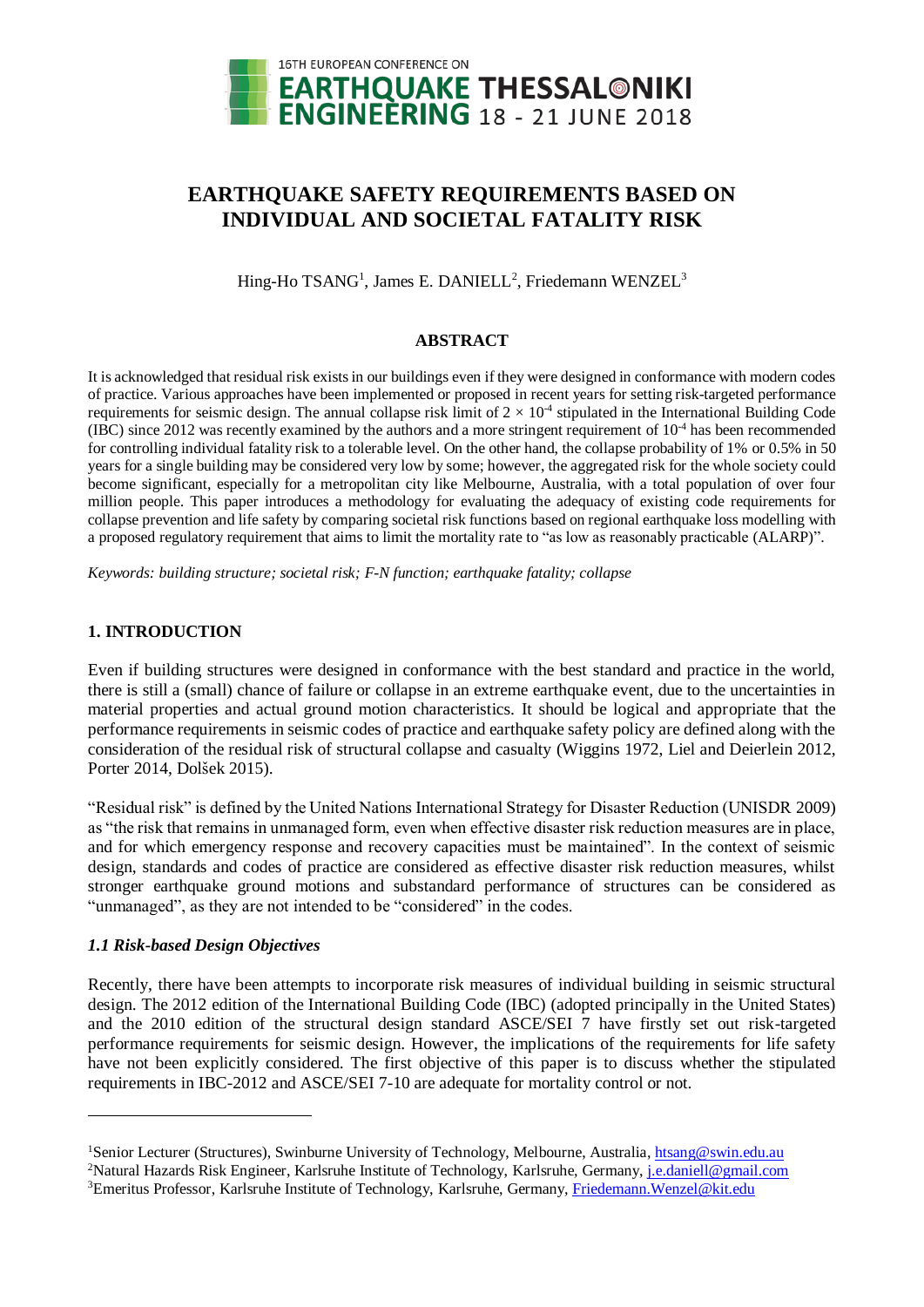In the European context, Dolšek (2015) has contemplated a set of risk-based performance objectives for seismic design of buildings and Dolšek et al. (2017) have proposed a decision model that contains important parameters for risk-based seismic design of buildings, which are used for guiding the future revision of Eurocode 8. Apart from the target collapse risk, the target expected economic losses for a given period of time can be used for controlling the amount of damages due to earthquakes. An iterative risk-based structural design procedure has also been put forward (Sinković et al. 2016). Meanwhile, a risk-targeted map has been developed for mainland France (Douglas et al. 2013) and preliminary study has been conducted towards developing such a map for the whole Europe (Silva et al. 2014).

On the other hand, acceptable level of failure probability of individual building has been recommended by Tanner and Hingorani (2015) and Tsang and Wenzel (2016) that can be used as a performance objective in seismic design for controlling fatality risk. There are also attempts to evaluate structural design requirement or safety policy by employing building-based fatality risk using *F-N* curve (Tanner and Hingorani 2015) and hypothetical scenario-based *F-N* diagram for a group of identical (non-ductile concrete frame) buildings subjected to a uniform strong shaking (Liel and Deierlein 2012). The *F-N* curve / diagram is a plot of the annual rate, *F*, of exceeding *N* fatalities in one earthquake.

The aforementioned risk-targeted or risk-based design requirements are mainly based on collapse risk or probable losses (economic or fatality) in individual (or a group of identical) buildings. These are certainly excellent attempts to provide a more scientific and rational basis for the safety level of a structure and an individual. However, there is no indication or direct link to the impact on the whole society.

## *1.2 Societal Risk*

Societal risk was defined by Jones (1992) as "the relationship between frequency and the number of people suffering from a specified level of harm in a given population from the realisation of specified hazards." As a damaging earthquake can lead to widespread destruction and casualties, societal risk should be quantified for a region in the scale of a city or a province. Furthermore, it is desirable if the societal risk is evaluated in a probabilistic manner, from which the outcome would be a recurrence relationship for an event-based loss quantity, economic loss or casualty, i.e. *F-N* curve if fatality is the loss quantify being evaluated.

For the development of risk-based structural safety requirement and design methodology, the practising engineering community and policy makers typically require information that are unambiguous and can be communicated with various groups of stakeholders. Hence, the second objective of this paper is to present a transparent procedure for developing societal risk function based on loss modelling of earthquake scenarios that are consistent with a wide range of the probabilistic hazard using the Greater Melbourne Region as a case study.

## *1.3 Evaluation of Code Levels*

Once the societal risk function is available, it provides an indication about the level of risk or the amount of loss in a somewhat probabilistic manner. An important missing link would then be a guiding principle or a regulatory framework that sets forth safety requirements in a society, such that the actual risk function can be benchmarked against. This paper attempts to put forward a practical scheme for determining regulatory *F-N* function with the consideration of a tolerable level of earthquake fatality risk and the total population of the region, which can be suitable for adoption in a public safety regulation or guideline.

# **2. INDIVIDUAL FATALITY RISK**

# *2.1 Target Collapse Risk Limit in International Building Code (2012)*

It is stipulated in IBC-2012 and ASCE/SEI 7-10 that the collapse risk (probability), P(C), of ordinary building shall be limited to lower than 1% in 50 years (i.e. the notional lifetime of a building) (or an annual probability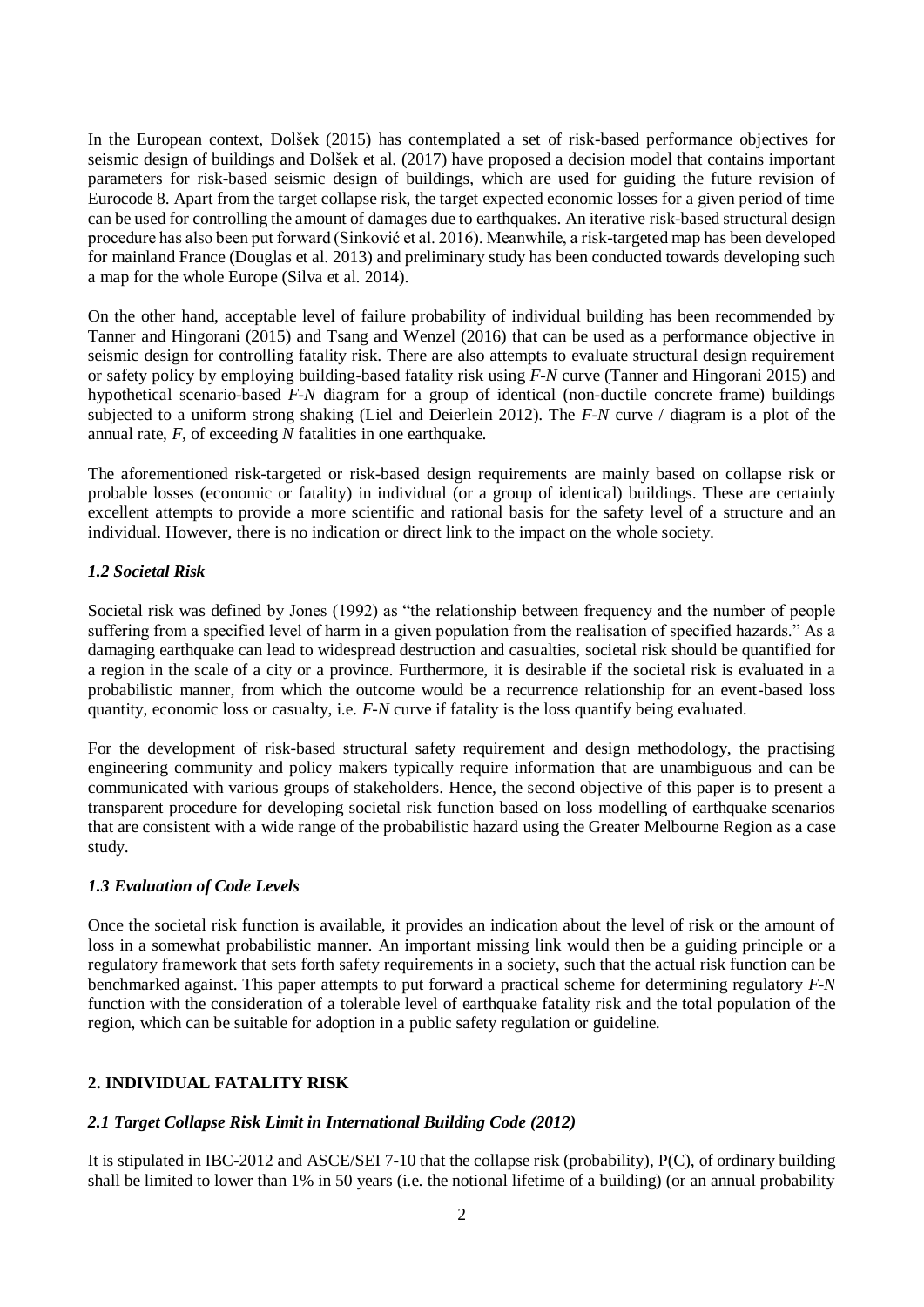of exceedance of  $2 \times 10^{-4}$ ), when a building is designed in accordance to the risk-targeted maximum considered earthquake (MCE<sub>R</sub>) ground motion (as described in FEMA P-750 report, prepared by BSSC 2009), in contrast to the previous editions that were based entirely on the return period of design ground motion without considering the seismic risk of structures. Meanwhile, the probability of collapse should be limited to 10% under the MCE<sub>R</sub> action.

In the next section, the annual individual fatality risk,  $P(D)$ , in buildings designed in conformance to IBC-2012 and ASCE/SEI 7-10 will be estimated using Equation (1), based on the conditional probability of dying given collapse of structure, P(D|C), through an analysis of casualty data in Hazus Technical Manual (FEMA 2012). The estimates will then be benchmarked against the tolerable level of individual annual fatality risk of  $10^{-6}$  as recommended by various organizations: ISO 2394:1998 (ISO 1998), Eurocode EN1990:2002 (CEN 2002), The Ministry of Housing, Spatial Planning and the Environment (VROM) of the Netherlands (Ale and Piers 2000), U.S. National Academy of Engineering as proposed for The Long Beach City Council, California (Wiggins 1972). This risk limit has been well supported by historical mortality data caused by natural hazards (Starr 1969, 1972). A brief review of the relevant documents has been given in Tsang and Wenzel (2016).

$$
P(D) = P(C) \times P(D|C)
$$
 (1)

Using the CATDAT Damaging Earthquakes Database and event deaths vs. population per year, and distributing the average annual mortality rate in the unit of micromorts (i.e. annual mortality rate of  $10^{-6}$ ), it can be seen that such a limit was indeed exceeded in many countries historically (Tsang et al. 2017). The historical implications of this limit are discussed in Daniell et al. (2017, 2018).

# *2.2 Fatality Risk Based on Hazus Data*

For estimating the conditional probability of dying given collapse of structure, P(D|C), Hazus [\(https://www.fema.gov/hazus/\)](https://www.fema.gov/hazus/) has provided an authoritative and comprehensive set of background data for estimating earthquake-related casualties. The estimates provided by Hazus have been made based on extensive databases of casualties induced by past earthquakes. Both instantaneous deaths and immediate life threatening injuries are combined in the fatality estimates in this paper.

Estimates of fatalities due to various levels of damages of different types of structures in past earthquakes have been summarized in Hazus Technical Manual (FEMA 2012). Undoubtedly, there is a high level of variability in the estimated losses between individual buildings in the same category. Each estimate is considered as the average for a group of buildings with similar characteristics (e.g. structural form, construction material, number of storeys), which can fulfil the need for planning and policy-making, i.e. the purpose of this study.

Detailed calculation of the overall conditional probability of dying, P(D|C), for different categories of buildings have been presented in Tsang and Wenzel (2016). Given the "collapse" of structure, the fatality risk ranges from 0.23% for steel light frame to 1.95% for low-rise concrete structure with unreinforced masonry (URM) infill walls. It is noted that the definition of "collapse" in IBC and ASCE/SEI is in fact more consistent with "Complete Structural Damage (*CSD*)" state as defined in Hazus (FEMA 2012), or "Collapse Prevention" level as defined in FEMA Publication 273 (ATC 1997), or "Near Collapse" level in Vision 2000 performance-based seismic design framework (SEAOC 1995) and Eurocode 8 – Part 3, where the structural system is on the verge of experiencing partial or total collapse.

Next, assuming that all the buildings are designed in conformance to IBC-2012 and ASCE/SEI 7-10, with a (uniform) collapse risk, P(C), of 1% in 50 years or an annual probability of exceedance of  $2 \times 10^{-4}$ , the annual individual fatality risk, P(D), in buildings can be calculated using Equation (1). The results are presented in Figure 1, in which the tolerable level of individual annual fatality risk of  $10^{-6}$  has been included as a benchmark. It can be observed that lighter structures, including timber and steel light frame, generally lead to fatality risk lower (i.e. safer) than the benchmark risk level, while heavy concrete structures can lead to more fatalities. The individual annual fatality risk in steel buildings is estimated to be around  $1 \times 10^{-6}$  to  $2 \times 10^{-6}$ , whereas the risk in concrete buildings is around  $1.5 \times 10^{-6}$  to  $4 \times 10^{-6}$ , which is higher than the benchmark level.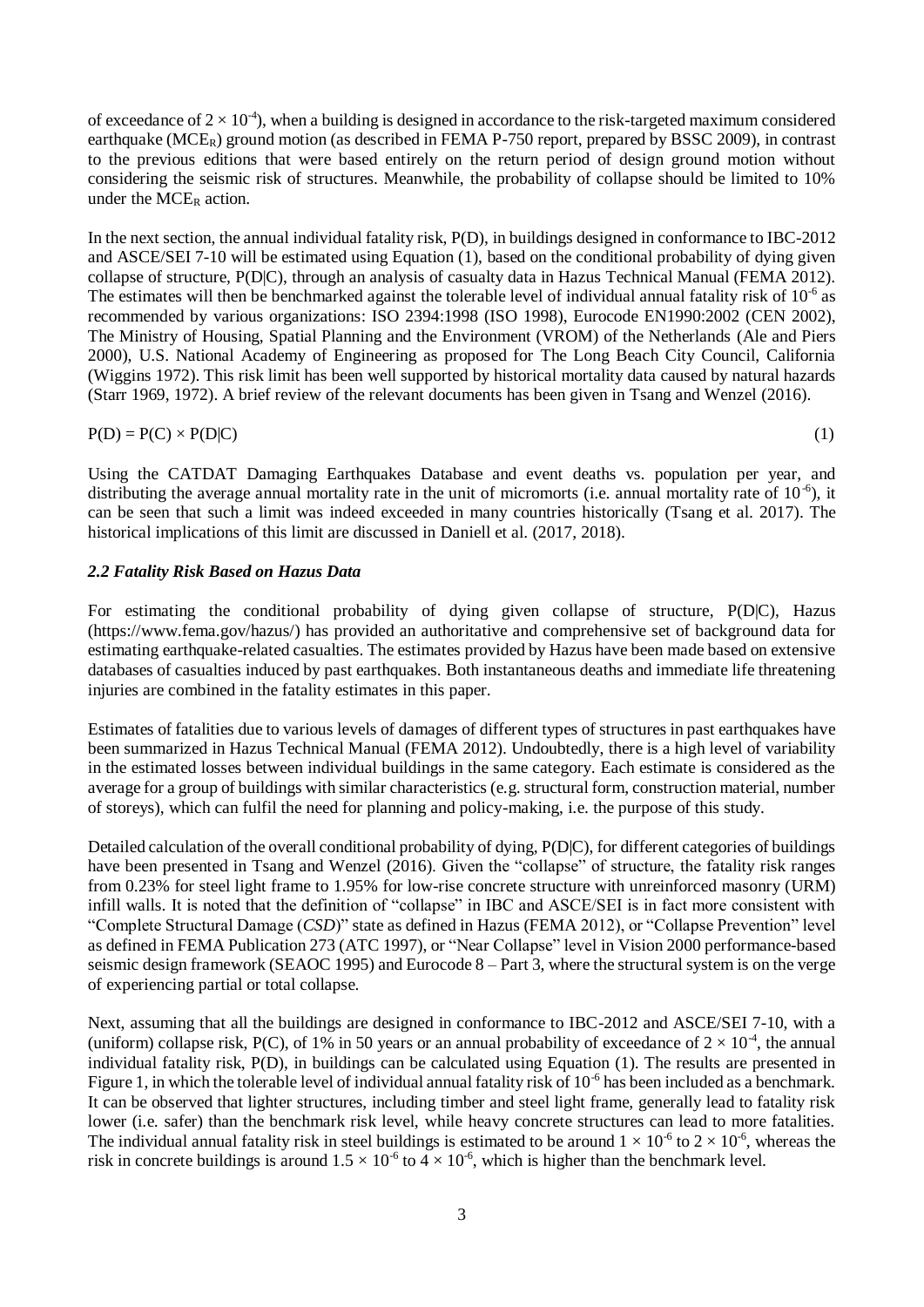

Figure 1. The estimated annual individual fatality risk in different Hazus categories of buildings that are designed in conformance with the collapse risk requirement in IBC-2012 and ASCE/SEI 7-10

#### *2.3 Proposed Target Collapse Risk Limits*

In order to control the fatality risk in all categories of buildings to the same tolerable level (i.e.  $10^{-6}$ ), a set of target collapse risk limit,  $P_L(C)$ , for the structural design of (ordinary) buildings has been put forward in Tsang and Wenzel (2016). The proposed annual collapse risk limit ranges from  $0.5 \times 10^{-4}$  to  $4.5 \times 10^{-4}$ . The required risk limit for structural design could be more lenient for timber and steel light frame construction, as the collapse of these light-weight structures poses a lower risk of killing the occupants. However, more stringent requirement should be specified for heavier buildings, in particular concrete structures. These limits can serve as a guide for setting the minimum requirements in the structural design of different categories of ordinary buildings.

Ideally, different risk limit requirements could be stipulated for different categories of buildings in the design standard, in order to achieve a uniform level of fatality risk. However, it may be viewed as overly meticulous given the generally high level of uncertainties involved in structural design and construction practice. Nevertheless, it is clear from the results (see Figure 1) that the requirement in the current design standard is insufficient in terms of mortality control. If a uniform target has to be recommended, an annual collapse risk of not higher than  $1 \times 10^{-4}$  can be proposed.

## **3. SOCIETAL FATALITY RISK FUNCTION**

Regional earthquake loss modelling is occasionally conducted by government agencies, re-insurance sector or asset managers of spatially distributed infrastructure for assessing the resiliency of a city, evaluating probable financial impact, or deriving disaster management plan. It is usually done for selected scenario earthquakes, each of which may be associated with a return period, such that the outcomes carry some meanings of the probability of exceedance. A fully probabilistic or stochastic approach that requires simulations of thousands of earthquake scenarios through rigorous loss estimation can provide a full picture of the characteristics of a societal loss recurrence function; however, more input parameters actually require more justification and do not necessary lead to more accurate results or reduce the amount of uncertainties, whilst it usually loses transparency that might hinder repeatability of the outputs. Hence, a semi-probabilistic procedure has been proposed by Tsang et al. (2018) for obtaining *F-N* function as illustrated through a case study as follows.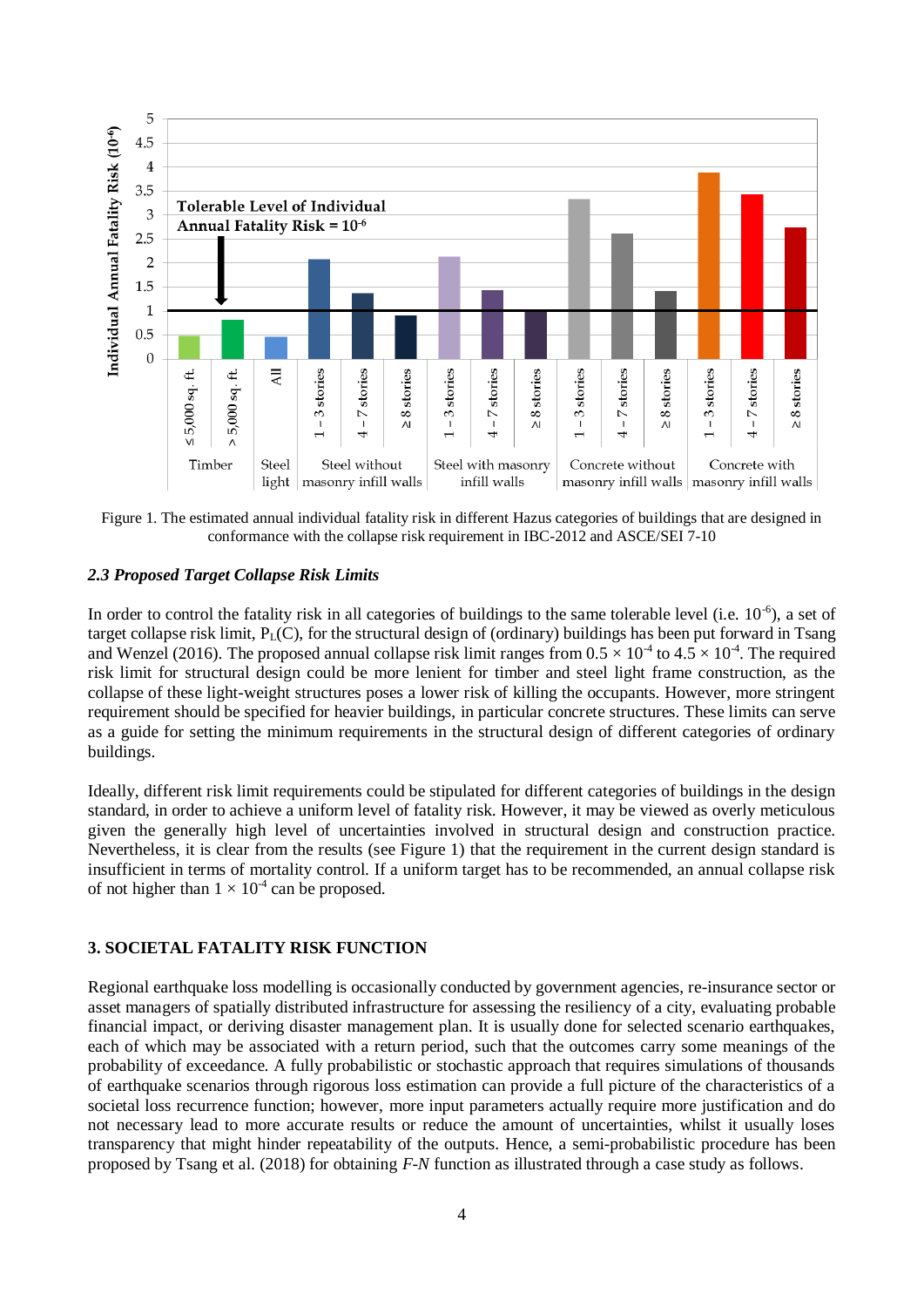#### *3.1 Definition and Characterisation of the Greater Melbourne Region*

Melbourne (Coordinates: 37°48'49" S, 144°57'47" E) is the most populous city in the state of Victoria in Australia, which has a total population of 4205584 (as of 2011) according to the Australian Bureau of Statistics. In this case study, the whole region is divided into 9658 geo-units, as defined by the Australian Statistical Geography Standard (ASGS) based on the census data of 2011, and can be found in the National Exposure Information System (NEXIS) developed by Geoscience Australia.

The population density (in the unit of the number of people per square metre times  $10^{-5}$ ) of each geo-unit are shown in Figure 2. It is shown that the population is mainly concentrated within the Central Business District (CBD) area and inner suburbs of Melbourne, with up to  $9847\times10^{-5}$  people per square meter, whilst it is no more than 123×10<sup>-5</sup> people per square meter on the outskirt of Melbourne. The ground condition of each geounit has been broadly categorised according to NEHRP soil classification scheme. Building exposure data was collected from NEXIS that follows Hazus classification scheme.



Figure 2. Population density in each of the 9658 geo-units in the Greater Melbourne Region (in the unit of the number of people per square metre times 10-5 ) (Tsang et al. 2018)

#### *3.2 Selection of Hazard-Consistent Probabilistic Scenarios*

The selection of scenario earthquakes should be based on the predicted demand on the (uniform hazard) spectrum at the predominant natural period (*T*) of the potentially more vulnerable groups of buildings in the Greater Melbourne Region, which are low-rise unreinforced masonry (URML) and low-rise concrete moment frame (C1L). As the predominant period of these two types of vulnerable constructions is in the order of 0.3 sec, the spectral acceleration response at this single natural period (i.e. *SA*0.3) was adopted for selecting hazardconsistent scenario earthquakes. The uniform hazard spectra (UHS) for a wide range of return periods,  $T_{BP}$ , presented in Somerville et al. (2013) were adopted.

Correction was made to remove the consideration of ground motion uncertainties from the uniform hazard spectra. The probabilistic hazard rates were multiplied by a correction factor of 0.313 (more details can be found in Werner 2016 and Tsang et al. 2018), such that the reduced rates would be corresponding to the median spectral response values, which were then used for identifying scenario earthquake events. The two major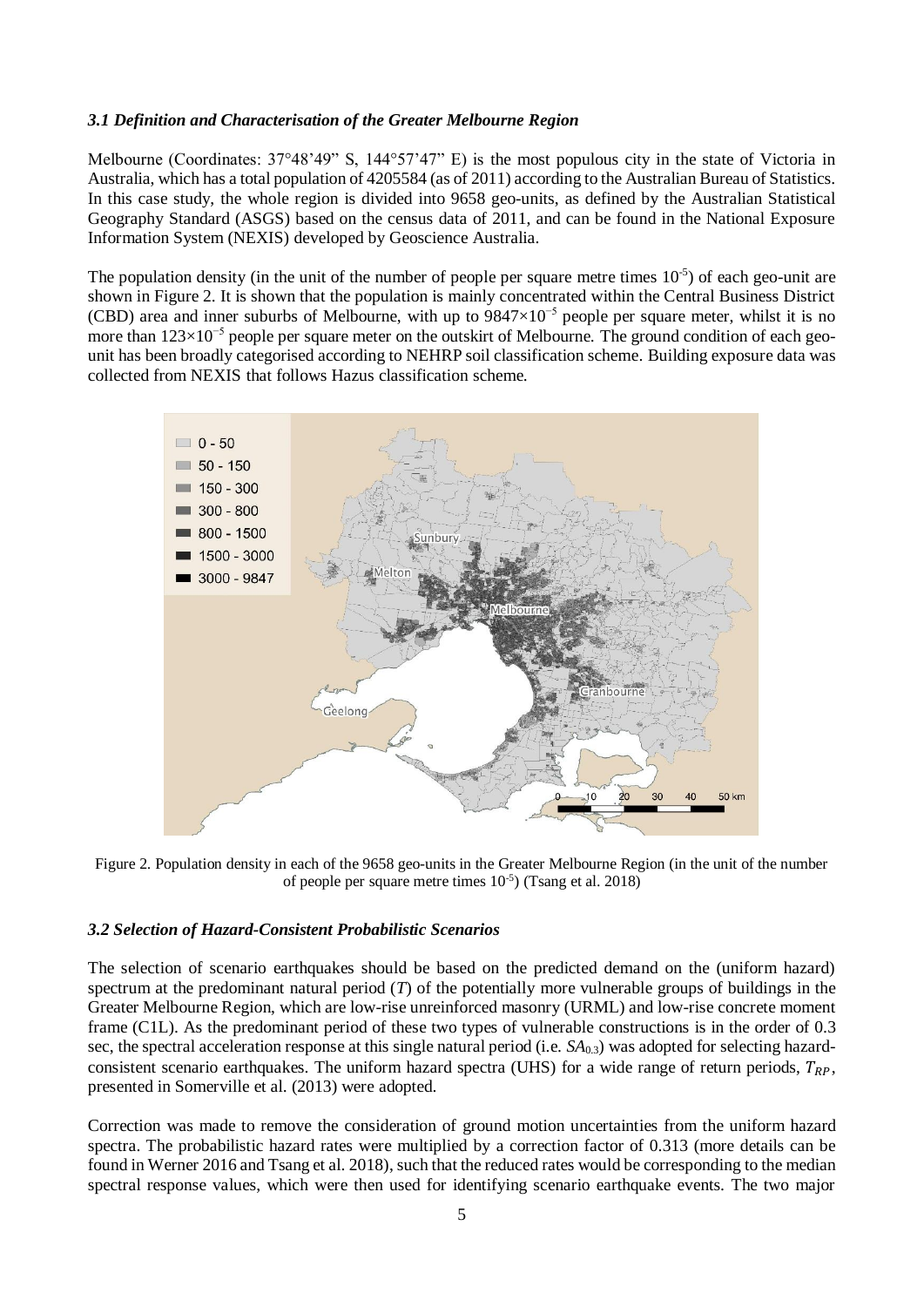ground motion prediction equations (GMPEs) employed in the probabilistic seismic hazard assessment (PSHA) study by Somerville et al. (2013), i.e. Somerville et al. (2009) and Allen (2012), were used for backcalculating the magnitudes of the scenarios for each fault along with its distance from the population centroid. Information about the locations and geometry of faults are available from the website of Geoscience Australia (2017). 68 scenario earthquakes have been identified, and their epicentres are shown in Figure 3.



Figure 3. Distribution of the epicentres of 68 probabilistic scenario earthquakes identified for fatality estimation in the Greater Melbourne Region (size of circle indicates the relative magnitude of earthquake) (Tsang et al. 2018)

## *3.3 Scenario-based Fatality Estimation*

The computer software SELENA (Molina et al. 2010) has been adopted for earthquake loss modelling in this case study. Only fatalities directly due to structural damage are considered, which include both indoor and outdoor fatalities. The estimates exclude those caused by co-existing events like fires, tsunami and landslides, or indirect causes including heart attacks, power failure and the release of hazardous materials. The amount of fatalities was estimated based on the methodology given in Coburn and Spence (2002).

As the structural response behaviours of Australian buildings are not completely known, the recommendations of capacity curves and fragility functions in Hazus Technical Manual were adopted in this illustration. In Hazus, the vulnerability of buildings has to be classified based on design code levels, namely, high, moderate and low, according to the Design Seismic Zones specified in the Uniform Building Code (UBC) (preceding the IBC). Meanwhile, a fourth level, pre-code, is recommended for buildings which were not designed and built according to a modern seismic code. In this study, Australian buildings were conservatively classified at pre-code level by this definition.

Sample result (instantaneous deaths only) for the scenario earthquake with magnitude 7.8 occurring on the Muckleford fault is shown in Figure 4 (with the location of epicentre annotated).

#### *3.4 Parametric F-N Function*

A societal risk recurrence function, in terms of number of fatalities (i.e. an *F-N* curve), can be constructed based on a dataset of the simulated amounts of fatalities in the Greater Melbourne Region due to the suite of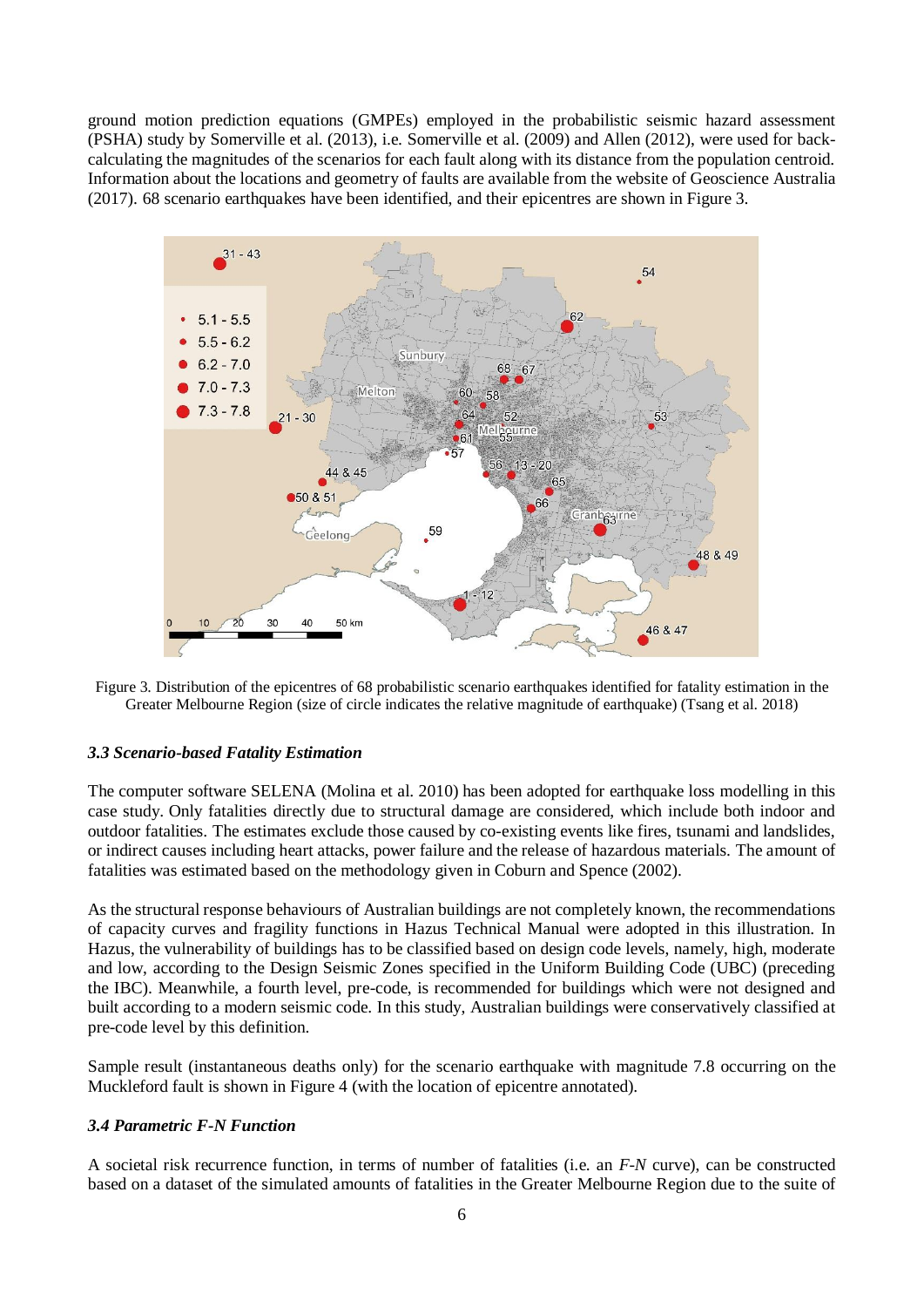68 selected earthquake scenarios as obtained in Section 3.3, versus the corrected return periods,  $T_{RP}$  (or rates of exceedance, *F*) of the hazard as calculated in Section 3.2. Equation (2) is the idealised *F-N* function in the form of an upper-truncated Pareto distribution function for the Greater Melbourne Region. The reference point of the function, i.e.  $N_{ref}$  and  $T_{RP,ref}$ , is anchored at 2475 years with 2700 fatalities. Based on the trend of the dataset at the long return period end, the estimated largest (i.e. truncated) number of fatalities,  $N_{max}$ , is in the order of 210000, which is approximately 5% of the total population of the region. This *F-N* function is plotted as "Pre-Code" in Figure 5. More details can be found in Tsang et al. (2018).

$$
\frac{1}{F} = T_{RP} = 2475 \left( \frac{2700^{-1} - 210000^{-1}}{N^{-1} - 210000^{-1}} \right)
$$
\n(2)

The corresponding Average Annual Loss (*AAL*) of life, or Potential Loss of Life (*PLL*), is around 13 per year on average. With respect to the population of the study area, this is translated to an average annual mortality rate of 3 in the unit of micromorts (i.e.  $3 \times 10^{-6}$ ), which triples the tolerable individual risk limit of 1 micromort (ISO 1998; Tsang and Wenzel 2016).



Figure 4. Number of fatalities (instantaneous deaths only) as a percentage of the population in each geo-unit in the Greater Melbourne Region due to a magnitude 7.8 earthquake occurring on the Muckleford fault (Tsang et al. 2018)

#### **4. EVALUATION OF CODE LEVELS USING** *F-N* **FUNCTION**

Recent studies have focused on setting target collapse risk limit for seismic design of individual buildings. Such a low level of collapse risk for a single building is probably considered acceptable, as the potential consequence and impact to the society might be limited. However, as there are numerous buildings in the affected region of a major earthquake event, the aggregated risk to the whole society has to be taken into account in the evaluation of the safety level of our engineered structures. In this section, a methodology is proposed for evaluating the safety level of existing building stocks in a region, and for justification of a required change of design code level. Section 4.1 introduces the benchmark format of *F-N* function in existing regulations for examining industrial risk. A proposed method for scaling the benchmark *F-N* function based on population will be introduced in Section 4.2 and followed by an illustration in Section 4.3 with the actual societal risk functions (as presented in Section 3) for the Greater Melbourne Region.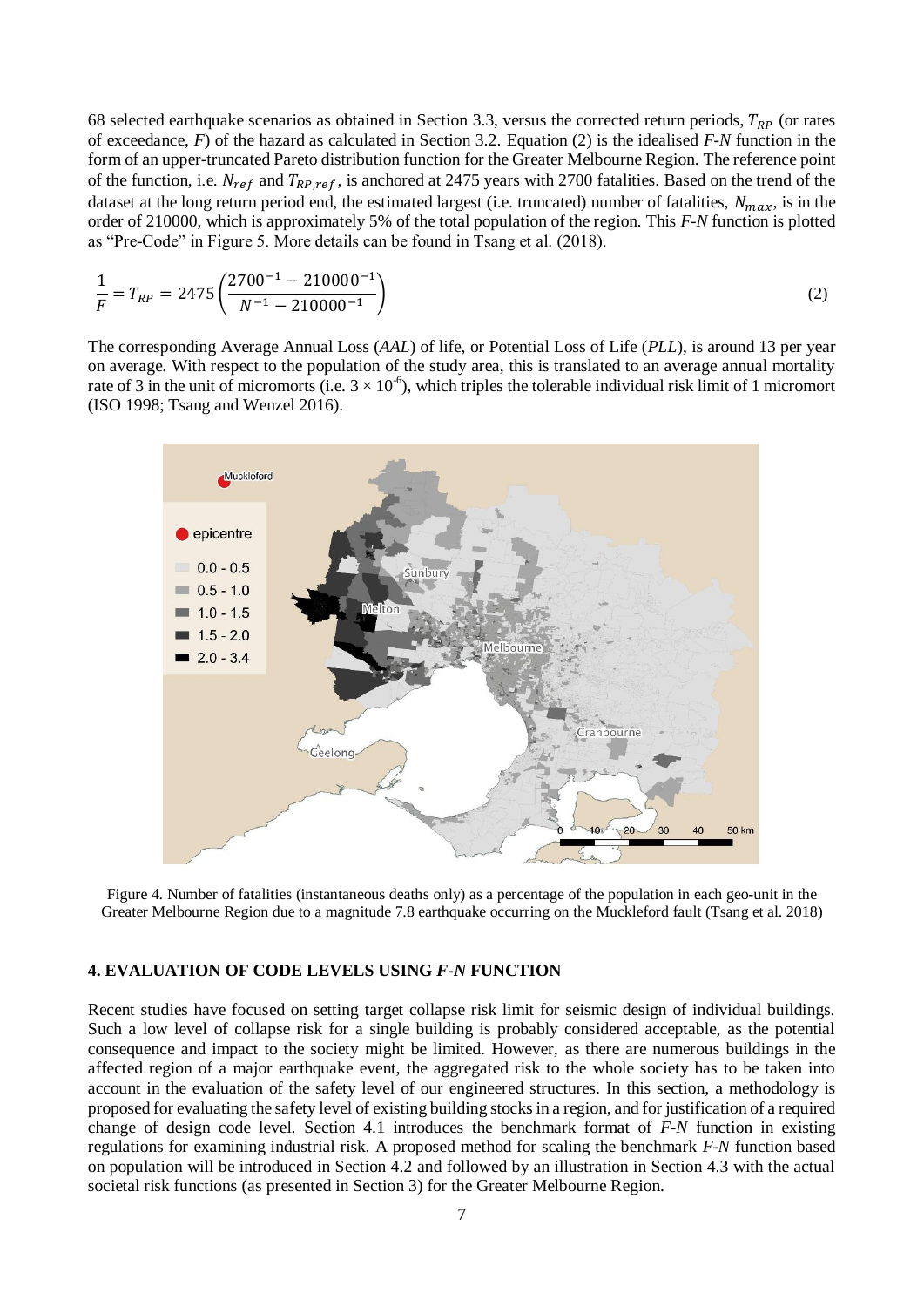#### *4.1 Benchmark ALARP F-N Functions*

In the field of safety engineering, industrial risk is being quantified at a system level. For example, the potential losses in the surrounding area are taken into account in the safety evaluation of a petrol station. The risk is the combination of the frequency of recurrence and the consequence of an event. This is typically presented by an *F-N* plot, on which the unacceptable and acceptable regions are usually defined, whilst a region called ALARP is usually specified in between the two. ALARP stands for "as low as reasonably practicable", which is also known as SFAIRP, i.e. "so far as is reasonably practicable". This is typically used in the regulation and management of systems that involve significant amount of risk. The residual risk is considered tolerable if the actual *F-N* function falls into the ALARP region. Further risk reduction can be justified by a cost-benefit analysis.

The benchmark *F-N* functions for the upper and lower bounds of ALARP region can respectively be generalized in a parametric form as:

$$
log(F_{BU}) = a - b \times log(N)
$$
\n(3a)

$$
\log(F_{BL}) = (a-2) - b \times \log(N) \tag{3b}
$$

The benchmark *F-N* functions for ALARP are typically truncated by a maximum value,  $N_{B,max}$ , that limits the number of fatalities in an event. Depending on the rescue and emergency services capability of the region of interest, the limiting fatality number,  $N_{B,max}$ , can be predefined by relevant government authority. For example, it may be set as a percentage of the total population in the affected area.

The annual average *PLL* implied by the benchmark upper bound ALARP function, *PLL<sub>BU</sub>*, can be calculated by:

$$
PLL_{BU} = \sum_{1}^{N_{B,max}} F_{BU}(N) \tag{4}
$$

For example, the values for the parameters of the ALARP *F-N* functions recommended by the Hong Kong Planning Department (1994) (reported in Christian 2004) for safety evaluation of a single asset are:  $a =$  $-3$ ;  $b = 1$ ;  $N_{B,max} = 1000$ . This is shown as the dashed grey line in Figure 5. The calculated *PLL<sub>BU</sub>* implied by the upper bound ALARP function is 0.0076. If the tolerable fatality risk for an individual is  $10^{-6}$ , the implicit number of affected population would be 7600. This is consistent with the number of occupants at a particular time in a single asset likes an exhibition center, that can be in the order of thousands to ten thousands.  $N_{B,max}$ of 1000 would be around 13% of the affected population.

#### *4.2 Population-scaled ALARP F-N Functions*

The ALARP *F-N* function for safety evaluation is typically used for a single asset, e.g. a building that houses a large number of occupants or a critical infrastructure likes a power plant. Hence, the extent of the affected area is fairly limited, say, in the order of a hundred metre radius, except that the effects can be diffused like radioactive substances from a damaged nuclear power plant. However, the affected region of a damaging earthquake that could lead to structural failure and loss of life is much larger, in the order of tens of kilometre radius. Hence, the benchmark ALARP *F-N* function in existing regulations as described in Section 4.1 cannot be directly used for evaluating the earthquake safety level of a society. An appropriate way of setting the ALARP *F-N* function is needed in the first place.

It is proposed herein that a tolerable amount of the average annual *PLL* due to structural failures in the affected region can be computed based on the tolerable annual fatality rate,  $\lambda_{D, tolerable}$ , of  $10^{-6}$ . With a total population of 4.2 million in the Greater Melbourne Region, 4.2 fatalities each year or 42 every decade might be considered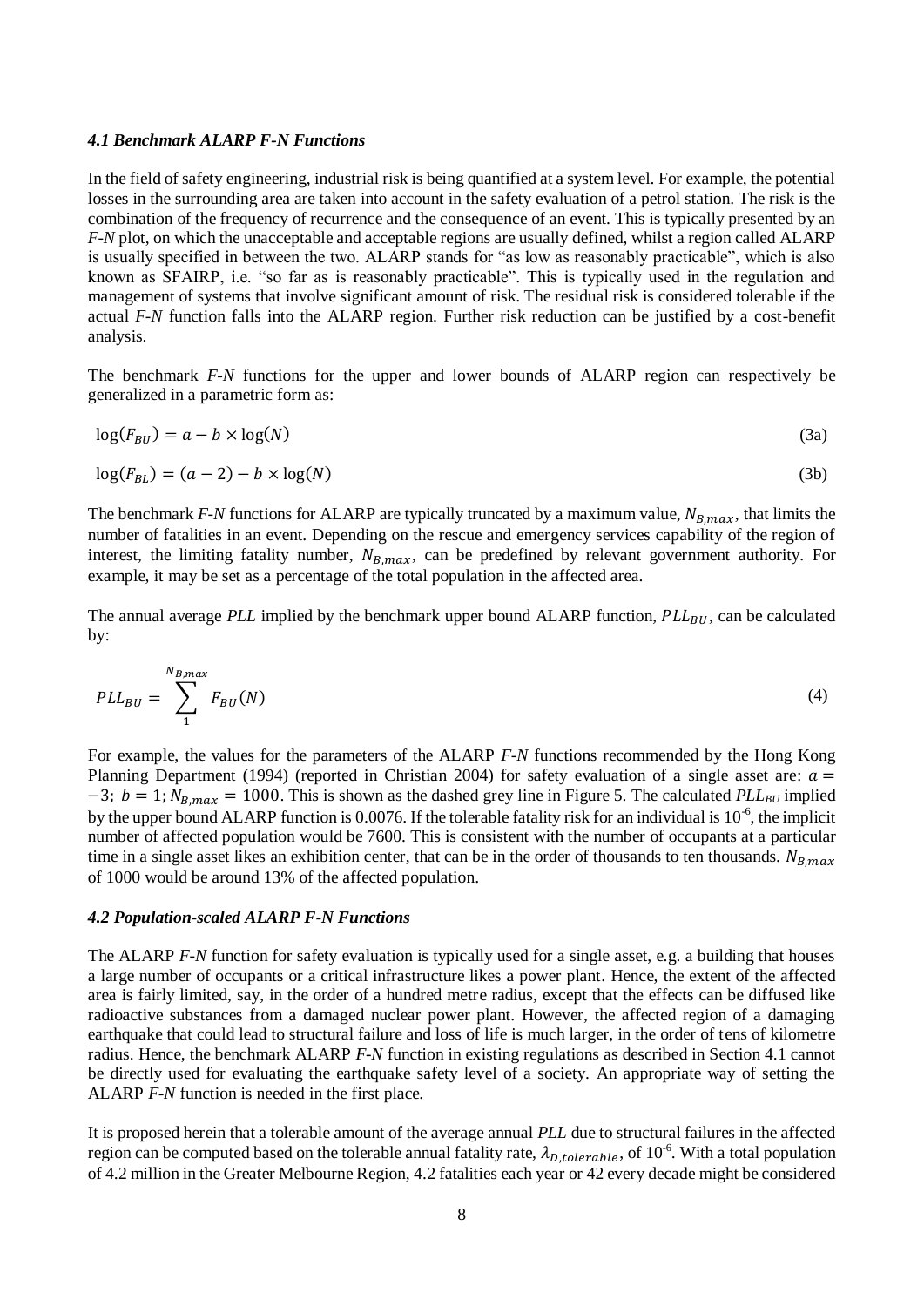tolerable. This forms the basis of the upper bound ALARP *F-N* function, which has to be scaled by the total population of the affected region,  $P$ . For this purpose, a population-scaled factor,  $\theta_P$ , is introduced for adjusting the ALARP *F-N* functions for a specific region:

$$
\theta_P = \frac{\mathcal{P} \times \lambda_{D, tolerable}}{PL_{BU}} \tag{5}
$$

The rate of exceedance of the *F-N* functions for the upper and lower bounds of ALARP region can then be scaled by the population-scaled factor:

$$
log(F_{PU}) = a - b \times log(N) + log(\theta_P)
$$
\n(6a)

$$
log(F_{PL}) = (a-2) - b \times log(N) + log(\theta_P)
$$
\n(6b)

such that the annual average  $PLL$  implied by the scaled upper bound  $ALARP$  function,  $PLL_{PI}$ , becomes,



Figure 5. The societal earthquake fatality risk function, *F-N* curve, for the building stocks and the population in the Greater Melbourne Region, based on Hazus characterization for various code levels, in comparison with the populationscaled regulatory ALARP *F-N* functions as proposed in this study.

#### *4.3 Illustration*

An existing benchmark curve (i.e. the dashed grey line in Figure 5), after being scaled by the population-scaled factor,  $\theta_p$ , can then be used for assessing societal earthquake risk. The total population,  $\mathcal{P}$ , of the Greater Melbourne Region is 4205584. Given the tolerable annual fatality rate,  $\lambda_{D, tolerable}$ , of  $10^{-6}$ , the tolerable amount of the average annual *PLL* due to structural failures is then equal to 4.2. If the limiting fatality number,  $N_{B,max}$ , is assumed as 0.5 percent of the total population, i.e. 21028, then  $PLL_{BU} = 0.01065$  and  $\theta_P = 395$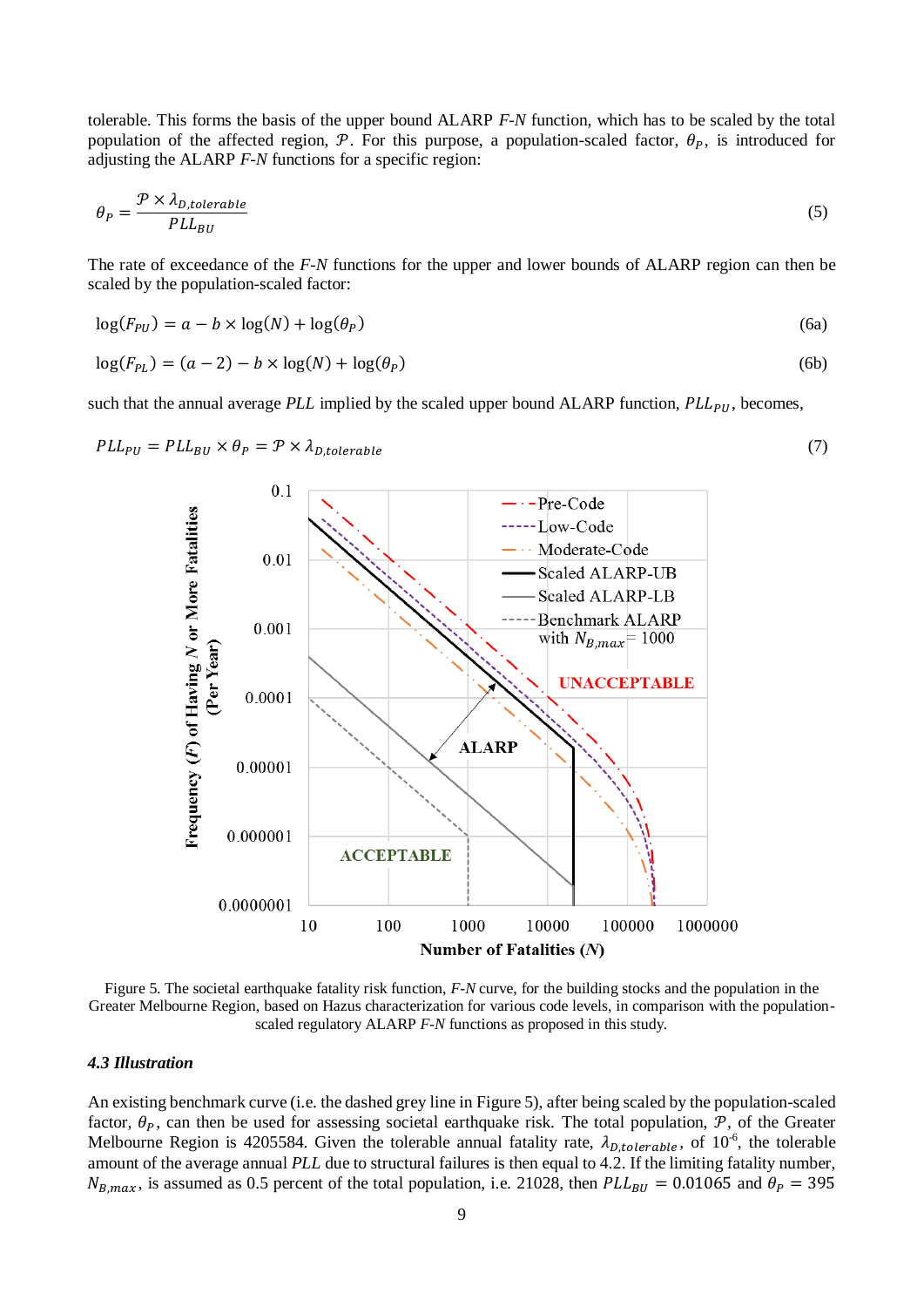based on Equations (4) and (5). The *F-N* functions for the upper and lower bounds of the ALARP region can be obtained using Equations (6a) and (6b), which are plotted in Figure 5.

The societal risk functions based on pre-code building stocks, low-code building stocks and moderate-code building stocks are shown on the *F-N* plot of Figure 5. The capacity curves and fragility functions in Hazus have been adopted for all three code levels, as a complete set of information is not available for the study region. It is shown that the entire *F-N* curves for pre-code and low-code fall into the "unacceptable" region, whilst the *F-N* curve for moderate-code, except the low-frequency tail, falls into the ALARP region. This shows that designing building structures in Melbourne to satisfy Hazus low-code requirements is inadequate from the societal risk perspective, parts of the building stocks need to be retrofitted in order to bring the residual risk level in the society down to an ALARP level.

The procedure presented above is rather robust except that the value of  $N_{B,max}$  is an unknown. Hence, a sensitivity study was conducted to check if different values of  $N_{B,max}$  would lead to very different outcomes. It is found that the population-scaled factor,  $\theta_P$ , would vary from 553 for  $N_{B,max} = 1000$  to 264 for the largest value of  $N_{B,max} = \mathcal{P}$ . Although the factor seems to vary significantly, the observed trend and the conclusion drawn in the previous paragraph are still valid for any value of  $N_{B,max} \ge 1000$ . In reality, relevant government authority should be able to predefine a reasonable value (or range) of  $N_{B,max}$  based on the rescue and emergency services capability, as well as the risk tolerability in the society.

In fact, the tolerable level of risk has been found to decrease with an increasing number of exposed persons (Starr 1969). In other words, the tolerable level should be lower in a densely populated region, as the number of people being affected at the same time is enormous, and there might be a lack of emergency response capacity in the society for coping with the potential disaster. UNISDR (2009) defines it as an "intensive risk", as it is "associated with the exposure of large concentrations of people and economic activities to intense hazard events, which can lead to potentially catastrophic disaster impacts involving high mortality and asset loss". In principle, a lower tolerable level of risk, i.e.  $\lambda_{D, tolerable} < 10^{-6}$ , should be adopted for such metropolitan areas.

## **5. CONCLUSIONS AND CLOSING REMARKS**

Risk-informed decision making is becoming a standard for an advanced society, partly because relevant knowledge and tools are currently available. Meanwhile, a more transparent and accountable governance is expected by the general public. A more rational and scientific approach is always preferred when a variety of opinion and interest groups is involved in the decision making process.

An ideal building code should indicate the target levels of collapse and fatality risk since it is a legal document that sets forth structural design requirements for protecting life and property. It was found that the target risk limit of  $2 \times 10^{-4}$  that is stipulated in the 2012 edition of the International Building Code (IBC) is insufficient for controlling individual annual fatality risk (due to structural failure in earthquakes) to the tolerable limit of  $10^{-6}$ . A value of  $10^{-4}$  or lower is recommended as the target annual collapse risk for ordinary buildings.

This paper has also presented a transparent procedure for obtaining a societal risk function for fatalities, in the form of *F-N* curve, based on regional loss modelling of probabilistic hazard-consistent earthquake scenarios. This can then be compared with the population-scaled regulatory *F-N* functions, as proposed in this paper, that define the upper and lower bounds of the "as low as reasonably practicable (ALARP)" region on the *F-N* plot. This evaluation exercise has been illustrated using the Greater Melbourne Region as a hypothetical case study based on the characterizations for the various code levels defined in Hazus.

There is a common belief that it is uneconomical to design structures to resist stronger earthquakes. However, the public usually does not have a role in setting the seismic performance goals, and it is actually not known how much the owners are willing to pay for better earthquake protection (Porter 2014). In fact, a higher safety standard can alternatively be achieved by better understanding of the weakest links of structures, encouraging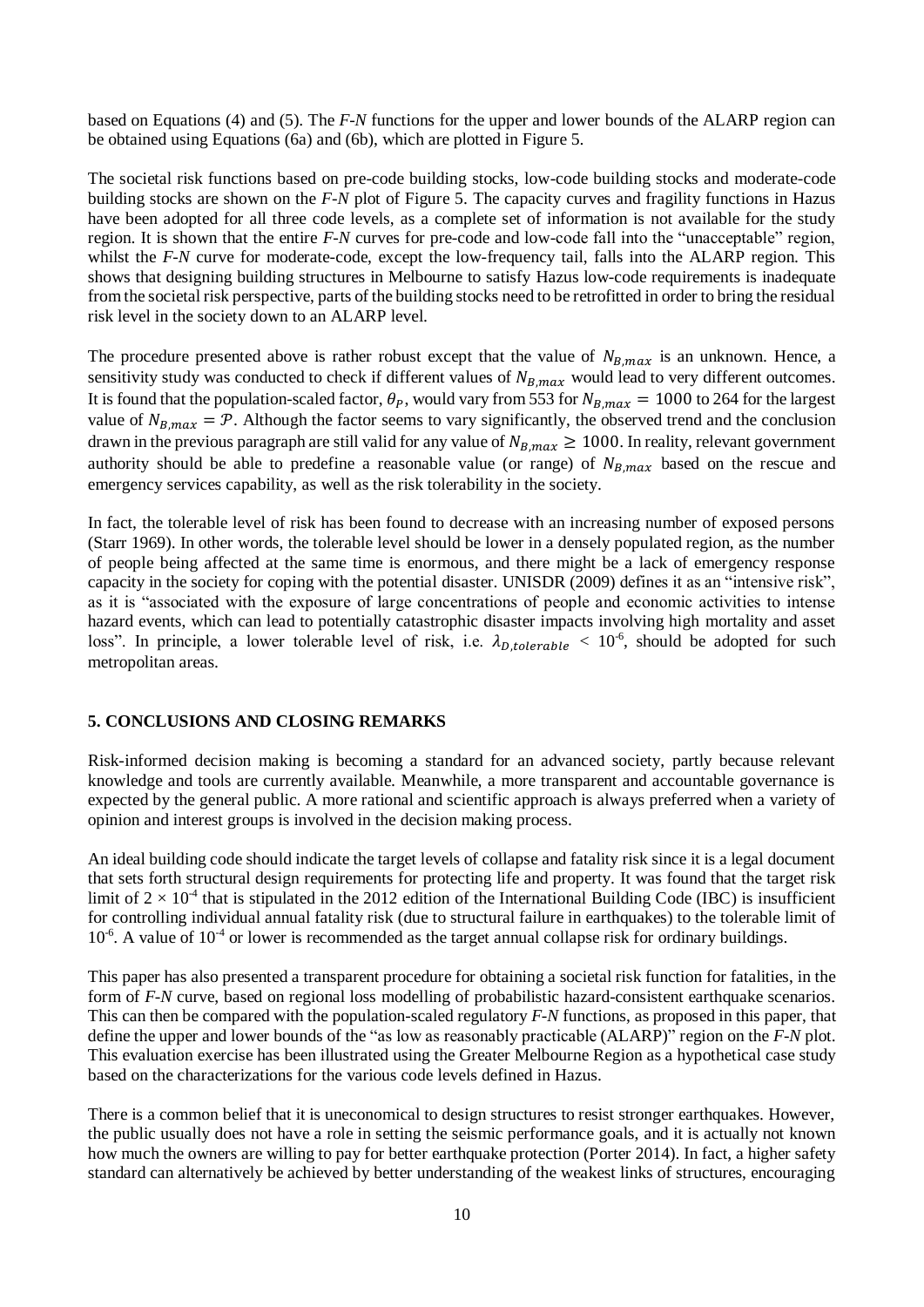the use of best practices, as well as more stringent monitoring and quality control during construction. These measures will undoubtedly enhance structural robustness, and reduce gross errors and the chance of premature or unexpected failure, which can fundamentally reduce the uncertainties and risk levels.

As the consequences of structural failure concern life safety and economic losses, the responsibility of decision making should be shared amongst relevant government authorities, property developers, code writers, insurance companies, engineers and builders, as well as the general public, in order to minimise the residual risk to a tolerable level.

## **6. ACKNOWLEDGMENTS**

The authors acknowledge the contributions of Ms. Amelie Werner to the results presented in this paper. The first author gratefully acknowledges the invitations of visiting professorship and the associated financial support offered by the Center for Disaster Management and Risk Reduction Technology at Karlsruhe Institute of Technology, Germany, for the periods January-June 2013 and June-July 2016. The first author also acknowledge the financial supports from the Bushfire and Natural Hazards Cooperative Research Centre of the Australian Government.

## **7. REFERENCES**

Ale BJM, Piers M (2000). The assessment and management of third party risk around a major airport. *Journal of Hazardous Materials*, 71(1-3): 1-16.

Allen TI (2012). *Stochastic ground motion prediction equations for southeastern Australian earthquakes using updated source and attenuation parameters*. Record 2012/69, GeoCat 74133, Geoscience Australia, Canberra, 66 p.

ASCE/SEI 7-10 (2010). *Minimum Design Loads for Buildings and Other Structures*. Structural Engineering Institute (SEI), the American Society of Civil Engineers (ASCE), Reston, Virginia, U.S., 2010.

ATC (1997). *NEHRP Guidelines for the Seismic Rehabilitation of Buildings* (FEMA Publication 273). Prepared by Applied Technology Council (ATC) for the Building Seismic Safety Council (BSSC), Washington, D.C., U.S.

CEN (2002). EN 1990: *Eurocode: Basis of Structural Design*, European Committee for Standardisation (CEN), Brussels, Belgium.

CEN (2005). EN 1998-3: *Eurocode 8: Design of Structures for Earthquake Resistance – Part 3: Assessment and Retrofitting of Buildings*. European Committee for Standardisation (CEN), Brussels, Belgium.

Christian JT (2004). Geotechnical engineering reliability: How well do we know what we are doing?. *Journal of Geotechnical and Geoenvironmental Engineering*, 130: 985–1003.

Coburn A, Spence R (2002). *Earthquake Protection*. 2<sup>nd</sup> Edition, Wiley, Chichester, 436 pp.

Daniell JE, Schaefer AM, Wenzel F, Tsang HH (2017). The global role of earthquake fatalities in decision-making: earthquakes versus other causes of fatalities. Paper No. 170, *Proceedings of the 16th World Conference on Earthquake Engineering*, Santiago, Chile, January 9-13, 2017.

Daniell JE, Pomonis A, Tsang HH, Wenzel F, Gunasekera R, Schaefer A (2018). The top 100 fatal earthquakes: examining fatality risk reduction globally with respect to seismic code implementation, *Proceedings of the 16th European Conference on Earthquake Engineering*, Thessaloniki, Greece, June 18-21, 2018.

Dolšek M (2015). *EAEE Working Group 1: Future directions for Eurocode 8 - Chapter 4: Performance objectives*. University of Ljubljana, Slovenia.

Dolšek M, Sinković NL, Žižmond J (2017). IM-based and EDP-based decision models for the verification of the seismic collapse safety of buildings. *Earthquake Engineering and Structural Dynamics*, 46(15): 2665-2682.

Douglas J, Ulrich T, Negulescu C (2013). Risk-targeted seismic design maps for mainland France. *Natural Hazards*, 65(3): 1999-2013.

FEMA (2012). Hazus®-MH 2.1, *Multi-hazard Loss Estimation Methodology – Earthquake Model*, Technical Manual. Federal Emergency Management Agency (FEMA), Washington, D.C., U.S.